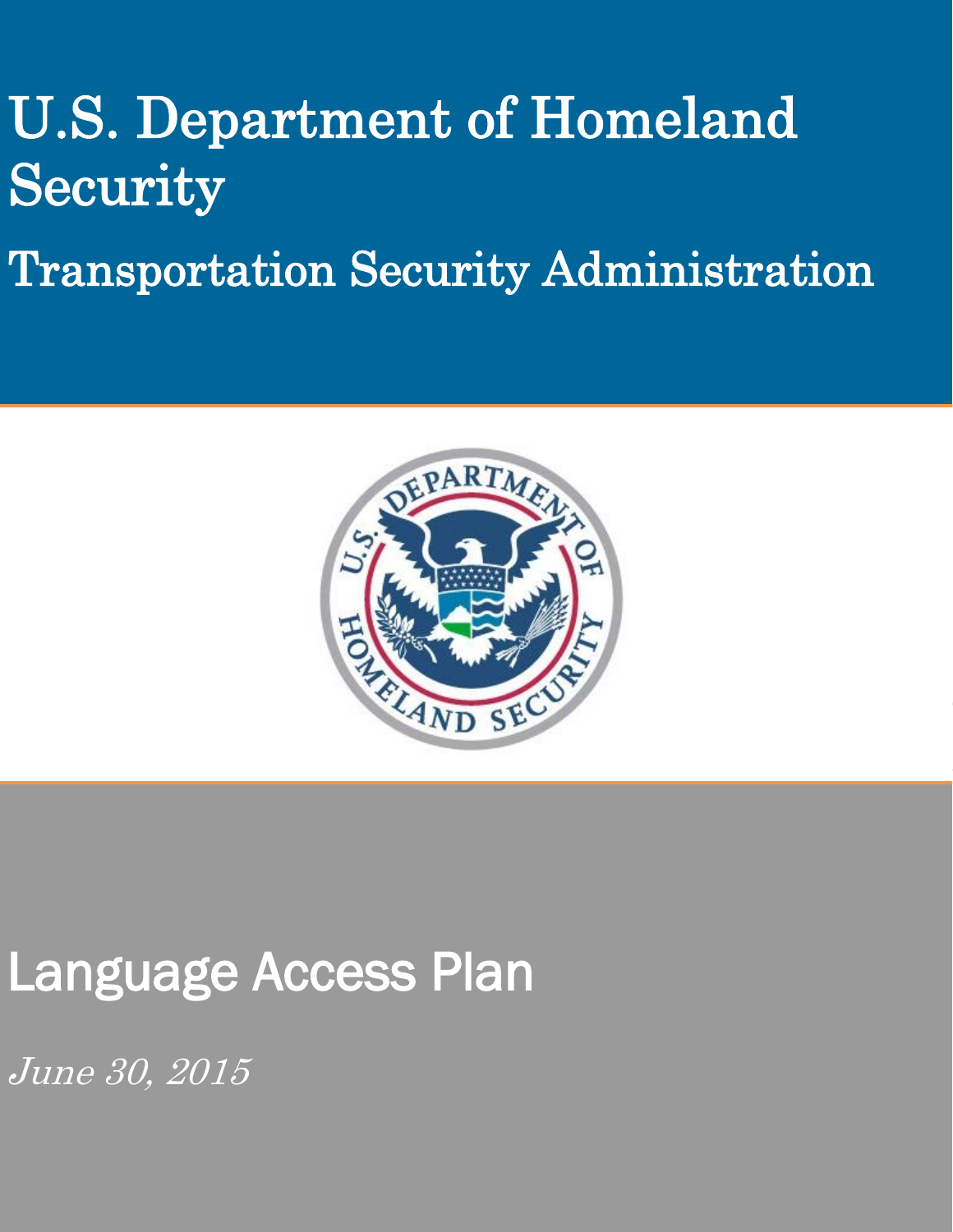### **Table of Contents**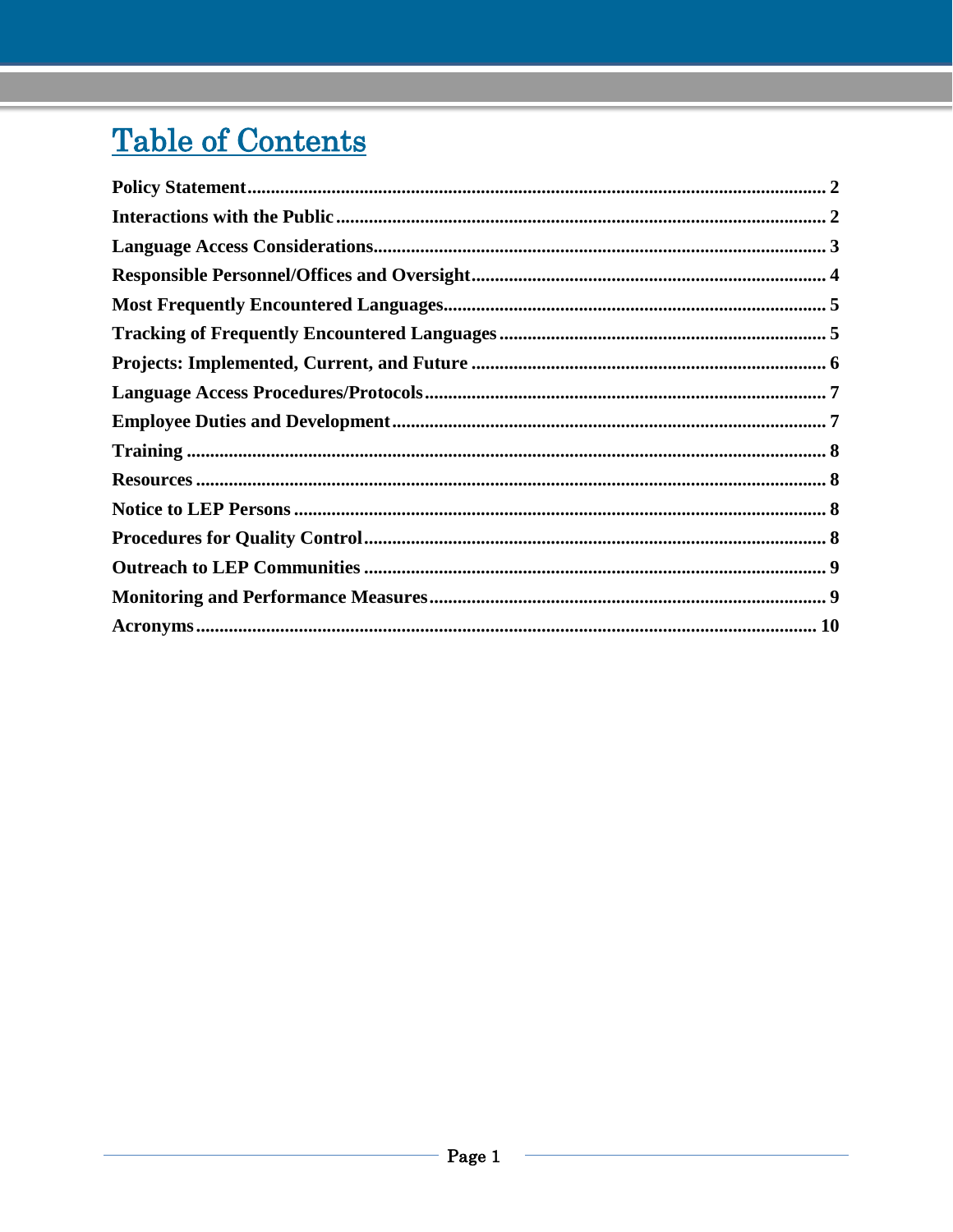#### <span id="page-2-0"></span>Policy Statement

It is the policy of the Department of Homeland Security (DHS) to provide meaningful access for individuals with limited English proficiency to operations, services, activities, and programs that support each Homeland Security mission area by providing quality language assistance services in a timely manner. DHS components, therefore, should incorporate language access considerations into their routine strategic and business planning, identify and translate crucial documents into the most frequently encountered languages, provide interpretive services where appropriate, and educate personnel about language access responsibilities and how to utilize available language access resources.<sup>[1](#page-2-2)</sup>

Public: The Language Access Policy Statement and the Language Access Plan will be posted to the Transportation Security Administration's (TSA) external website [\(www.tsa.gov\)](http://www.tsa.gov/), linked to relevant social media, and disseminated to TSA's Coalition members electronically, in an accessible, Section 508-compliant format.

Internal: The Language Access Policy Statement and the Language Access Plan will be posted to TSA's internal website and disseminated through the available employee communications networks, including the TSA Language Access Working Group. The DHS Language Access Plan (February 2012) was distributed to the workforce through the Assistant Administrators.

#### <span id="page-2-1"></span>Interactions with the Public

The offices that have the most frequent interaction with the public, especially communities with limited English proficiency, are the following:

#### Office of Security Operations:

The Office of Security Operations (OSO) supervises the Transportation Security Officers (TSOs) who screen 2.1 million passengers daily at airports nationwide and encounter individuals with limited English proficiency and individuals who have language-based or sensory disabilities, particularly at international gateways. OSO launched a language access initiative that: (1) facilitates better communication with individuals needing language assistance at the checkpoints; (2) enhances screening compliance during pat-down and headwear screening procedures; and (3) improves the overall checkpoint screening process for individuals with limited English proficiency.

Office of Strategic Communications and Public Affairs:

The Office of Strategic Communications and Public Affairs (SCPA) uses various media to communicate with internal and external audiences, including daily media relations, print collateral, internal and external web portals, and social media.

<span id="page-2-2"></span> <sup>1</sup> <http://www.dhs.gov/xlibrary/assets/crcl/crcl-dhs-language-access-plan.pdf>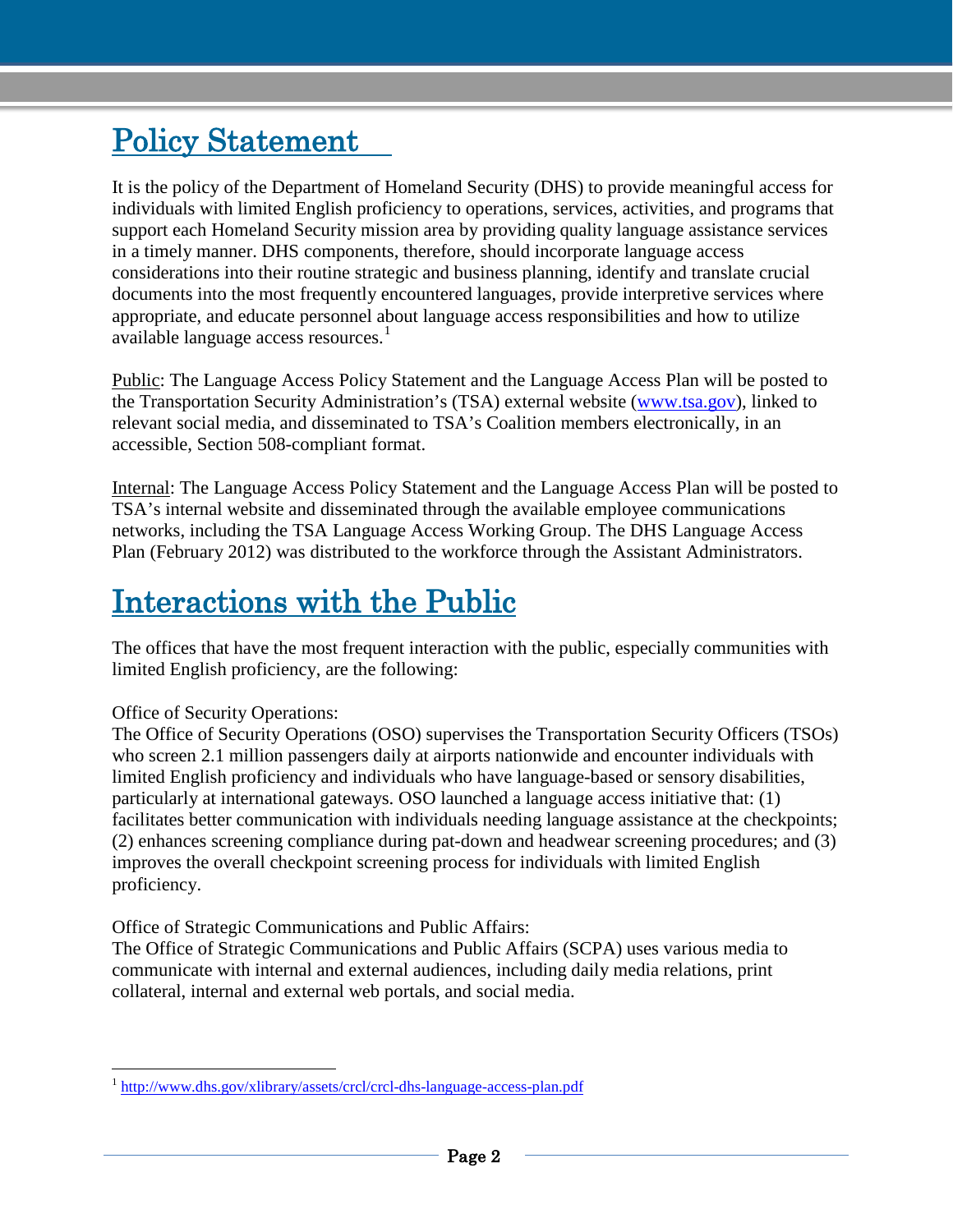Office of Civil Rights and Liberties, Ombudsman & Traveler Engagement: The Office of Civil Rights & Liberties, Ombudsman and Traveler Engagement (CRL/OTE) has multiple divisions that interact directly with the public. The TSA Contact Center (TCC) is the primary TSA point of contact for the general public via telephone and electronic mail. The Multicultural Branch and Disability Branch process complaints from the public on civil rights and civil liberties issues, and maintain an open dialogue with members of a coalition of public advocacy organizations.

Office of Security Policy and Industry Engagement:

The Office of Security Policy and Industry Engagement, which heads credentialing programs like the Transportation Worker Identification Credential (TWIC) program, the Hazardous Materials Endorsement (HME) program, aviation workers, and the Alien Flight Student Program, interacts with all transportation sector workers.

#### <span id="page-3-0"></span>Language Access Considerations

The incorporation of language access considerations into TSA strategies and business objectives will be reviewed periodically in accordance with the TSA Language Access Plan. Currently, TSA's offices have included the following in business planning for language access:

SCPA interacts with various media sources, employees, industry stakeholders, other federal agencies and the general public on a daily basis via the following media: the internet, translated infographic materials (signage, flyers, etc.), videos, and social media (including the TSA Blog, Twitter, and soon Facebook). The office also interacts with several media outlets that utilize a variety of languages. SCPA will conduct airport site visits, as needed, to review checkpoint signage and other relevant TSA information posted in airports, for quality improvement in language access messaging.

The TSA Contact Center (TCC), within CRL/OTE, has a general telephone number for the public (866-289-9673). One feature of this telephone number is a link to an Interactive Voice Response (IVR) system that allows callers to receive recorded information on frequently asked questions interpreted into Arabic, Chinese (Mandarin), French, Korean, Japanese, German, Russian, Portuguese, Punjabi, Spanish, and Vietnamese. If Spanish-speaking callers seek additional information beyond the IVR recordings, the TCC has Spanish-speaking agents to assist. The TCC also has several template responses for email inquiries available for agents to provide a Spanish response to the customer. Callers who are deaf or hard of hearing may use Federal Relay 711.

OSO's Language Access Program was developed in direct response to the need to communicate fully with travelers as part of a multi-layered, risk-based security program. TSOs have access to print versions of translated passenger advisements for procedures such as the standard pat-down, the resolution pat-down, Advanced Imaging Technology screening, and non-form-fitting headwear screening, and other screening related materials. In addition, a language identification badge is available to identify officers who proficiently speak multiple languages. This badge is on a voluntary basis.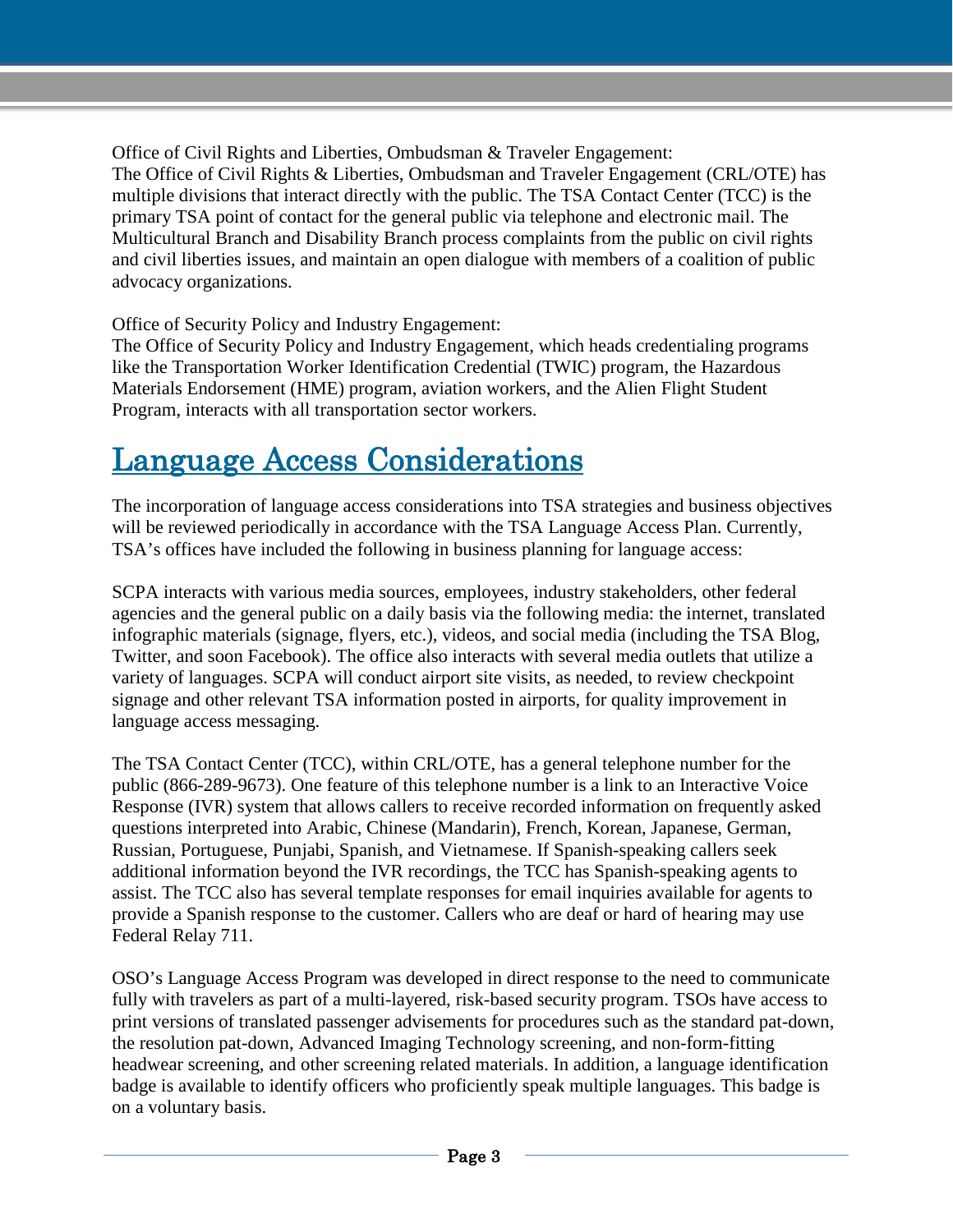TSA's security threat assessment programs like TWIC, HME, and Aviation Workers interact with many diverse transportation workers and routinely consider language access in their work. For example, the TWIC Program's Disclosure Form, which all applicants are required to complete, is available in 12 languages in addition to English: Arabic, Simplified Chinese, Farsi, Filipino/Tagalog, Hindi, Khmer, Korean, Punjabi, Russian, Spanish, Urdu, and Vietnamese.

The Multicultural Branch of CRL/OTE can receive, process, and respond to written complaints from the public on civil rights and civil liberties issues in almost any written language. The Multicultural Branch online complaint form will soon be available in ten languages: Arabic, Chinese, French, German, Japanese, Korean, Russian, Punjabi, Spanish, and Vietnamese.. The Multicultural Branch is also translating relevant civil rights and liberties portions of the public website into these same ten languages.

Pursuant to Section 504 of the Rehabilitation Act, and in accordance with DHS Directive 065- 01-001 (March 13, 2015) requiring that persons with disabilities have an equal opportunity to participate in, and benefit from, TSA's security screening activities, the Disability Branch of CRL/OTE is coordinating the development, production, and distribution of a Braille version of the English language chapter for inclusion in the existing Language Access Binders at all of the 450+ airports. The existing English language chapter and the Braille version of the chapter will serve as valuable resources to facilitate communication between officers and individuals who may be limited English proficient due to having a disability or medical condition including, but not limited to, persons who are deaf or hard of hearing, blind or have low vision, deaf and blind, and persons with developmental, cognitive, or intellectual disabilities.

#### <span id="page-4-0"></span>Responsible Personnel/Offices and Oversight

The Assistant Administrator of the Office of Civil Rights and Liberties, Ombudsman, & Traveler Engagement serves as the Language Access Coordinator for TSA. The Multicultural Branch of CRL/OTE is responsible for coordinating the Language Access Plan. The Multicultural Branch also serves as TSA's representative on the DHS Language Access working group and the DHS Efficiency Review working group on Language Services Acquisition.

The activities presented in the Language Access Plan will be implemented by the office(s) most appropriate to provide subject-matter expertise, and the Language Access Working Group will coordinate between offices.

The offices represented in TSA's Language Access Working Group are as follows:

 Office of Civil Rights and Liberties, Ombudsman, & Traveler Engagement Customer Service Branch Disability Branch Multicultural Branch Office of Human Capital Office of Law Enforcement/Federal Air Marshal Service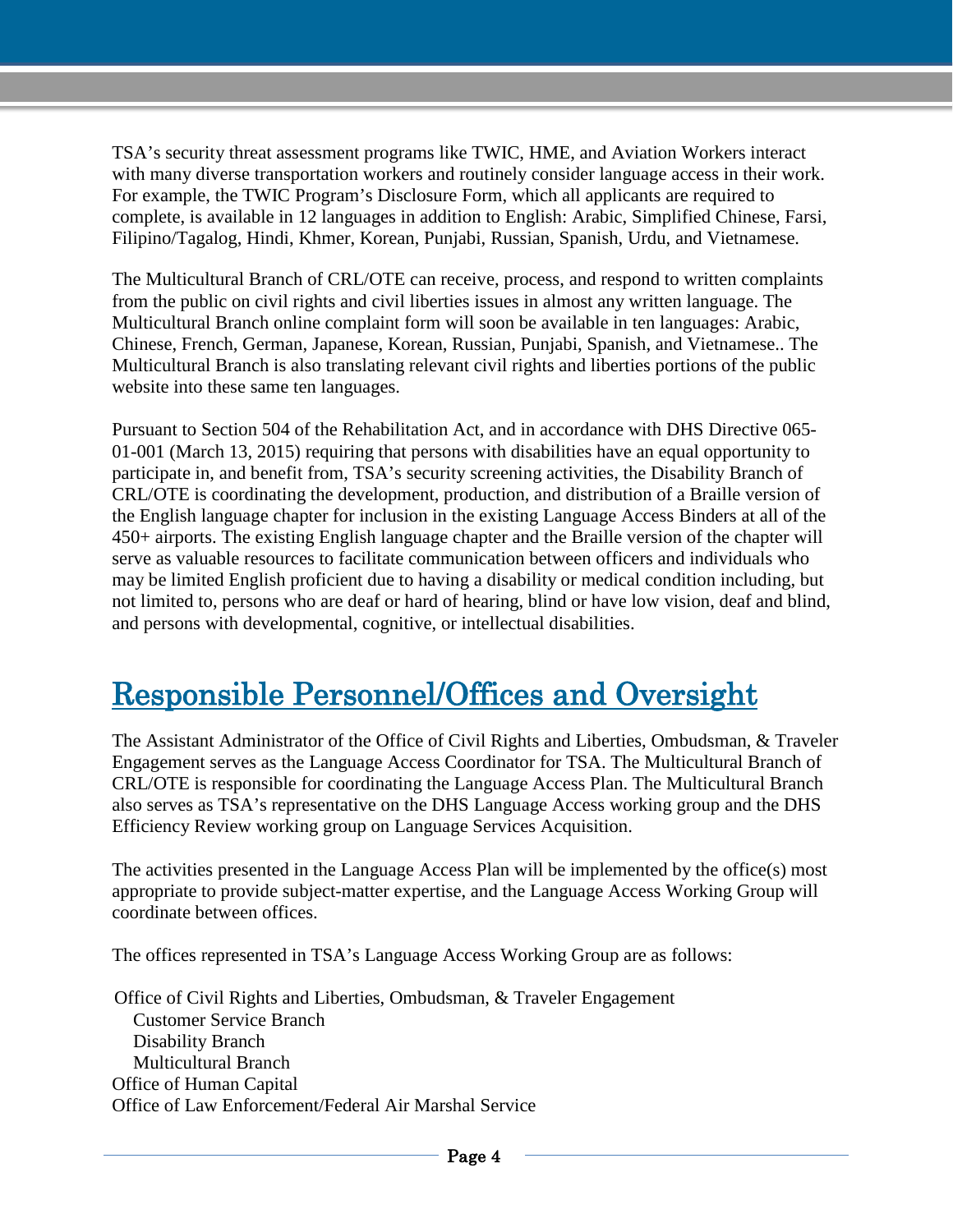Office of Security Capabilities Office of Security Operations Security Procedures Branch Office of Strategic Communications and Public Affairs Office of Security Policy and Industry Engagement Office of Training and Workforce Engagement

TSA's Language Access Working Group is responsible for periodically developing and updating the TSA Language Access Plan.

#### <span id="page-5-0"></span>Most Frequently Encountered Languages

The following are the 10 most frequently encountered languages for TSA. TSA gathered this information over the past four years through various internal surveys.

- 1. Arabic
- 2. Chinese (Mandarin)
- 3. French
- 4. German
- 5. Japanese
- 6. Korean
- 7. Punjabi
- 8. Russian
- 9. Spanish
- 10. Vietnamese

The most frequently encountered languages will be updated periodically.<sup>[2](#page-5-2)</sup> In fact, based on comments solicited from the public in late 2014, TSA will specifically consider Bengali, Telugu, Tamil, Gujarati, and Hmong.

#### <span id="page-5-1"></span>Tracking of Frequently Encountered Languages

TSA uses the following methods to obtain and track information about currently available language services and encounters with persons with limited English proficiency:

• The TCC tracks the use of all Spanish-language services, including the number of callers requesting live assistance in Spanish, self-service in Spanish (IVR usage), and the number of times a Spanish email template has been utilized. Currently, the TCC maintains data regarding contact with Spanish-speaking members of the public in the TCC v3.0 database and the IVR Reporting tool.

<span id="page-5-2"></span> $\frac{1}{2}$  $\frac{2}{3}$  OSO has created translation materials for use in security screening of individuals and their accessible property in a total of 25 foreign languages based on feedback from the airports.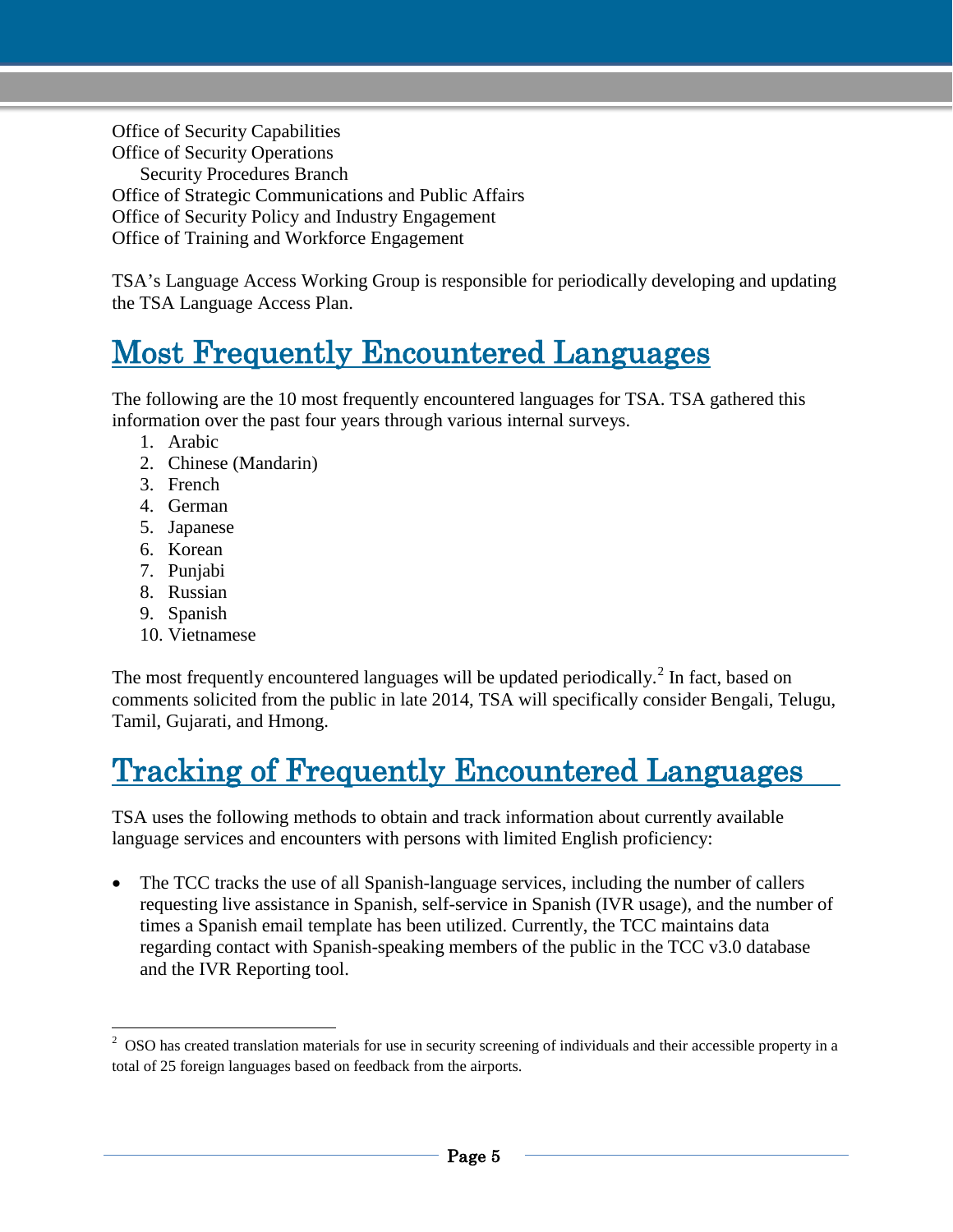- OSO's advisement translation initiative collected data through internal surveys to assess the usage of the tools being tested and the value of the tools in order to provide more effective communication with passengers. These surveys will occur periodically.
- The Office of Human Capital (OHC) launched an initiative in March 2013 to identify instances of work-related interactions with persons with limited English proficiency by the HRAccess Help Desk. Due to the low volume of such calls received by the HRAccess Help Desk, OHC will be creating the reports manually on a monthly and quarterly basis, instead of providing an automated means of collecting this data.

Currently, other offices do not track the provision of language assistance services. However, appropriate tracking mechanisms will be created as each office provides or supports new language services. The overall maintenance of language access data is task-driven and will be updated in the Plan as projects arise.

#### <span id="page-6-0"></span>Projects: Implemented, Current, and Future

Language Access Projects that have been implemented are as follows:

- The TCC has expanded its IVR to include ten languages beyond English and Spanish: Arabic, Chinese, French, Korean, Japanese, German, Russian, Portuguese, Vietnamese, and Punjabi.
- OSO has expanded the use of translations of passenger advisements based on the results of the pilot initiative into 25 languages, as well as English, with positive results: Arabic, Cambodian, Cantonese, French, German, Greek, Haitian Creole, Hebrew, Hindi, Italian, Japanese, Korean, Lao, Mandarin Chinese, Polish, Portuguese, Punjabi, Russian, Spanish, Tagalog, Turkish, Thai, Urdu, and Vietnamese. SCPA has contracted for translation services for the public website, [www.tsa.gov.](http://www.tsa.gov/)
- CRL/OTE has cultivated relationships with its coalition members and routinely gives updates and solicits feedback regarding language access.
- SCPA has created universal checkpoint signage/infographics to assist in overcoming potential language barriers.
- OHC launched an initiative in March 2013 to identify instances of work-related interactions with persons with limited English proficiency at the HRAccess Help Desk.

Language Access Projects that are being planned:

- TWIC is translating an updated disclosure form into Spanish.
- The Multicultural Branch is translating the online civil rights and liberties complaint form into the ten most frequently encountered languages.
- The Disability Branch is coordinating the development, production, and distribution of a Braille version of the English language chapter for placement in the existing Language Access Binders. Use of graphics and advisements in the English language chapter to create a Braille version of the chapter was preferred over use of American Sign Language (ASL) pictorials. This is because ASL has different dialects based on region in the United States, and visual pictures of how to sign words depicted on paper are difficult to read and/or translate consistently. Using graphics or pictorials with concise advisements, and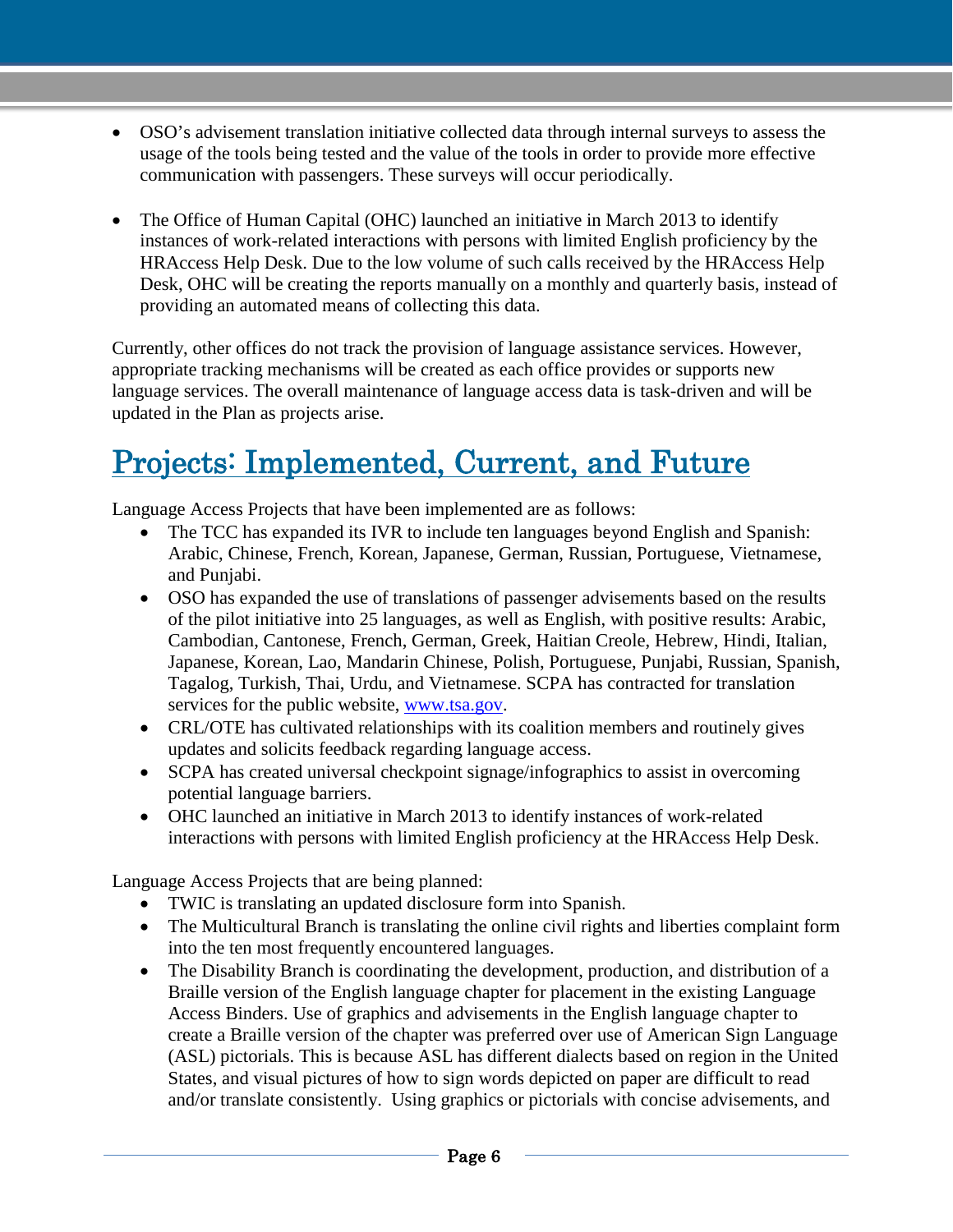ensuring this material also is available in Braille, may allow a broader range of persons with disabilities and medical conditions, who may also be limited English proficient, to have an equal opportunity to participate in, and benefit from, TSA's security screening activities.

Language Access Project ideas for the future (FY15-17):

- SCPA will continue to modify universal checkpoint signage/infographics to assist in overcoming potential language barriers as needed and review for quality improvement in language access messaging.
- SCPA will create an internal communications awareness campaign to educate the TSA workforce about Language Access.
- The Multicultural Branch will translate the Language Access Plan into TSA's ten most frequently encountered languages.
- The Disability Branch would like to have "American Sign Language" added as a nameplate option for those proficient in the language to identify themselves to the public.
- SCPA will post both the Language Access Statement and policy to internet [\(www.tsa.gov\)](http://www.tsa.gov/) and intranet portals. SCPA will use social media to disseminate the link to the agency's Language Access Statement.
- TSA will be developing protocols on how to identify persons needing language access and how to obtain the language services reasonably available.
- The TCC will continue to track trends in data. If there is an increase in frequency in Spanish calls regarding a certain topic, the email template that addresses the topic will be translated into Spanish.

#### <span id="page-7-0"></span>Language Access Procedures/Protocols

When CRL/OTE encounters written correspondence in a language other than English, it is translated, processed in English, and the response is translated back into the original language. Both the English and translated response are sent to the writer.

OSO has issued a directive that outlines procedures to the workforce on how to use the Language Access tools, which include the Language Access Binder and its translations as well as the language identification badges.

#### <span id="page-7-1"></span>Employee Duties and Development

Currently, there is no language requirement in any TSA job description. TSA may begin assessing job descriptions by first conducting a survey of all 450+ airports to identify where the need for language requirements would be most beneficial, and to develop a strategic plan to address that need (as applicable).

The use of written translations of specific passenger advisements does not add new responsibilities for TSOs. Translation materials and standard procedures for use of the translations have been provided to assist TSOs in carrying out their current duties to provide such advisements as required.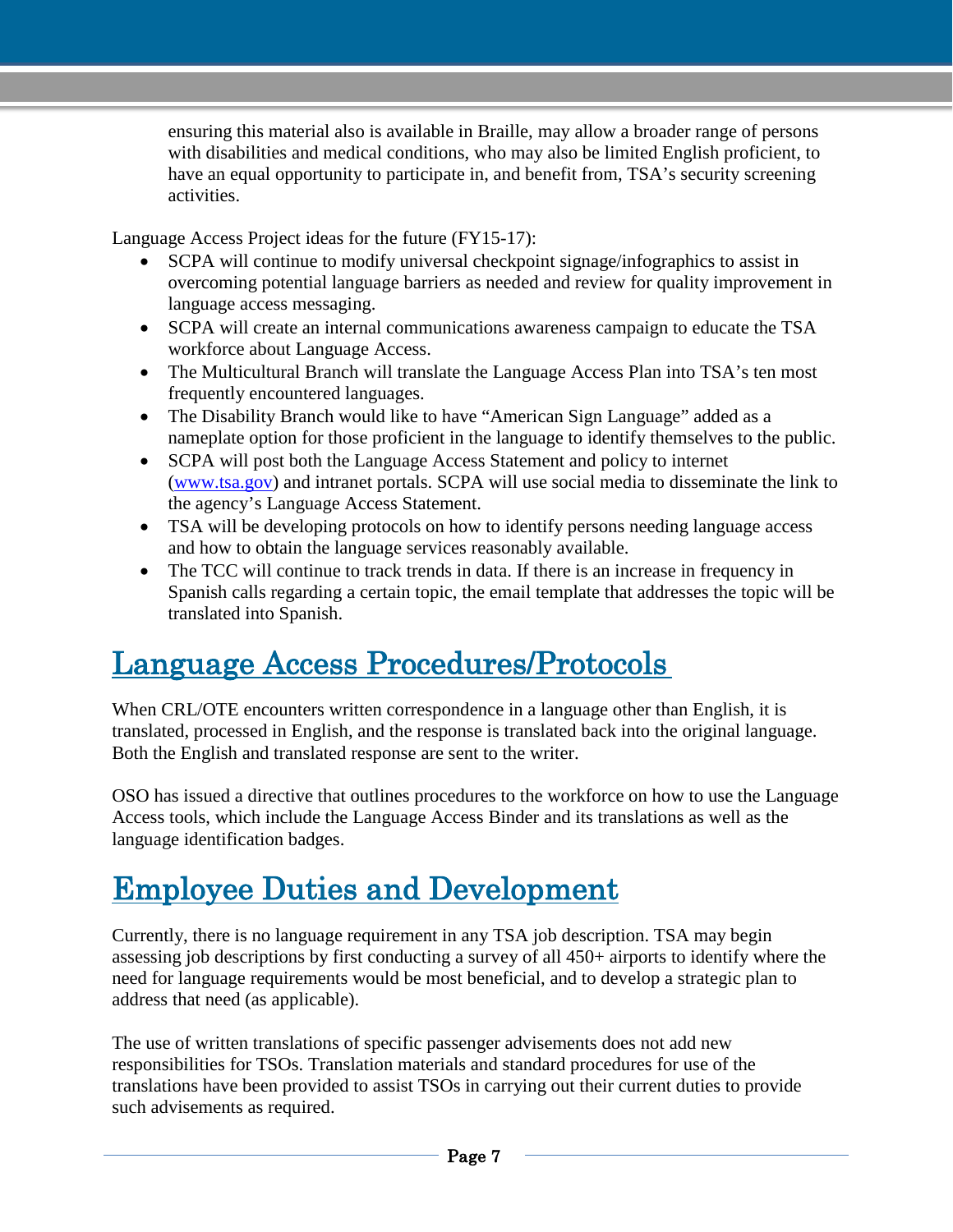#### <span id="page-8-0"></span>**Training**

TSA has provided a job aid for use by TSOs who use the Language Access tools. An internal campaign, starting with the TSA Language Access Plan, will be the first step in providing the workforce information on the services available, how to identify a need for the services, and how to provide them to the public.

#### <span id="page-8-1"></span>Resources

TSA is participating in the DHS Efficiency Review Initiative on Language Services Acquisition, in which a cross-component Integrated Project Team is developing a portfolio of vehicles to acquire language services, including a DHS-wide Blanket Purchase Agreement. The TSA Language Access Working Group will be kept advised of any developments as they arise since the Language Access Working Group Coordinator is also on this DHS Efficiency Review working group.

Currently, only some TSA offices have a budget line item specifically for language access provisions, including language training, through existing resources.

#### <span id="page-8-2"></span>Notice to LEP Persons

The TCC provides notice in the introductory message on the general call-in number that assistance is available in English and Spanish.

There are signs stating, "Written Translations Available," translated into the available languages, posted in the screening checkpoint area to inform individuals that translations are available in these languages for specific screening advisements or procedures.

The Civil Rights and Liberties Online Complaint Form notifies the public that TSA is able to handle complaints that are submitted in different languages.

#### <span id="page-8-3"></span>Procedures for Quality Control

TSA measures quality control in translation contracting by requesting back-to-front translations in each translation contract, which means that the document will be translated from English to another language and from that language back to English by different people. The DHS Efficiency Review Initiative will also review quality control in contracting.

The TCC's bilingual agents' conversations are recorded and reviewed weekly on-site. In addition, staff at TSA headquarters conduct quality reviews for and evaluate the level of service of the Spanish language calls and emails.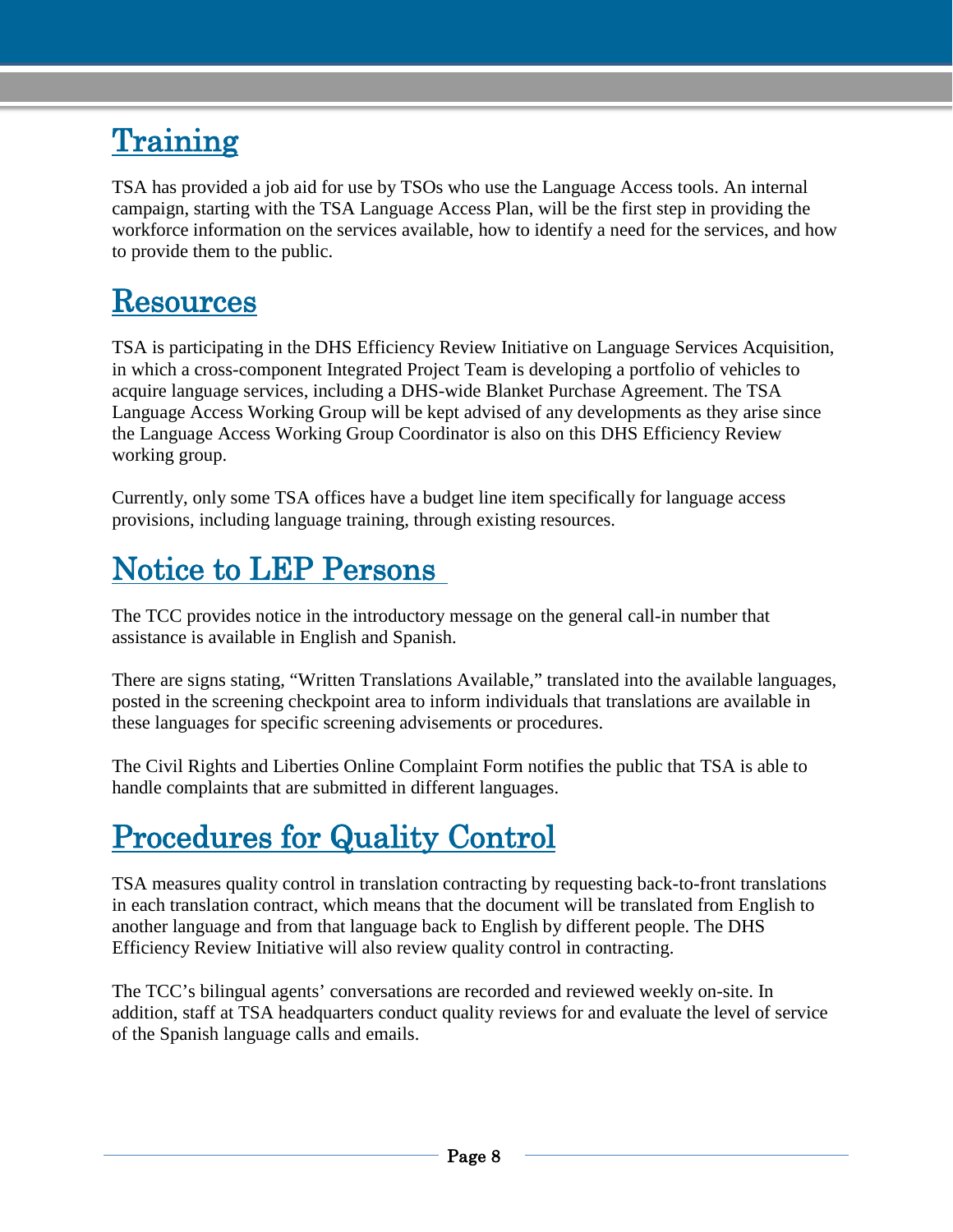Due to the low volume of such calls at the HRAccess Help Desk, OHC will be creating the reports manually on a monthly and quarterly basis, instead of providing an automated means to collect this data.

#### <span id="page-9-0"></span>Outreach to LEP Communities

CRL/OTE conducts outreach and engagement with TSA's Disability and Multicultural Coalition, including regarding TSA's language services.

Representatives of OSO who attend working groups of passenger stakeholders and customer service personnel in airports regularly hear issues and gather important information and feedback from the traveling public. OSO will provide information related to ongoing efforts to improve language services to CRL/OTE and members of the TSA Language Access Working Group.

#### <span id="page-9-1"></span>Monitoring and Performance Measures

TSA will review this plan and related policies and procedures at a minimum of every two years. There will be occasional internal field surveys to monitor and evaluate the use of the advisement translations by OSO. TSA will also seek public feedback as part of its efforts to monitor language access.

#### Contact Information and Assistance

The Office of Civil Rights and Liberties, Ombudsman and Traveler Engagement may be contacted by email at [TSA-CRL@tsa.dhs.gov](mailto:TSA-CRL@tsa.dhs.gov) for more information about TSA's Language Access Plan. You may also contact us by writing to the following address:

> Multicultural Branch Office of Civil Rights and Liberties, Ombudsman and Traveler Engagement Transportation Security Administration 701 South 12th Street Arlington, VA 20598-6006

To file a complaint using the online complaint form, visit [https://www.tsa.gov/content/civil](https://www.tsa.gov/content/civil-rights-andor-civil-liberties-complaint-form)[rights-andor-civil-liberties-complaint-form.](https://www.tsa.gov/content/civil-rights-andor-civil-liberties-complaint-form)

Complaints about language access in TSA programs and activities may be filed with the DHS Office for Civil Rights and Civil Liberties (CRCL). For more information about filing complaints with CRCL, see [www.dhs.gov/crcl,](http://www.dhs.gov/crcl) or call CRCL at (202) 401-1474 or (866) 644-8360. Complaints may be filed in any language.